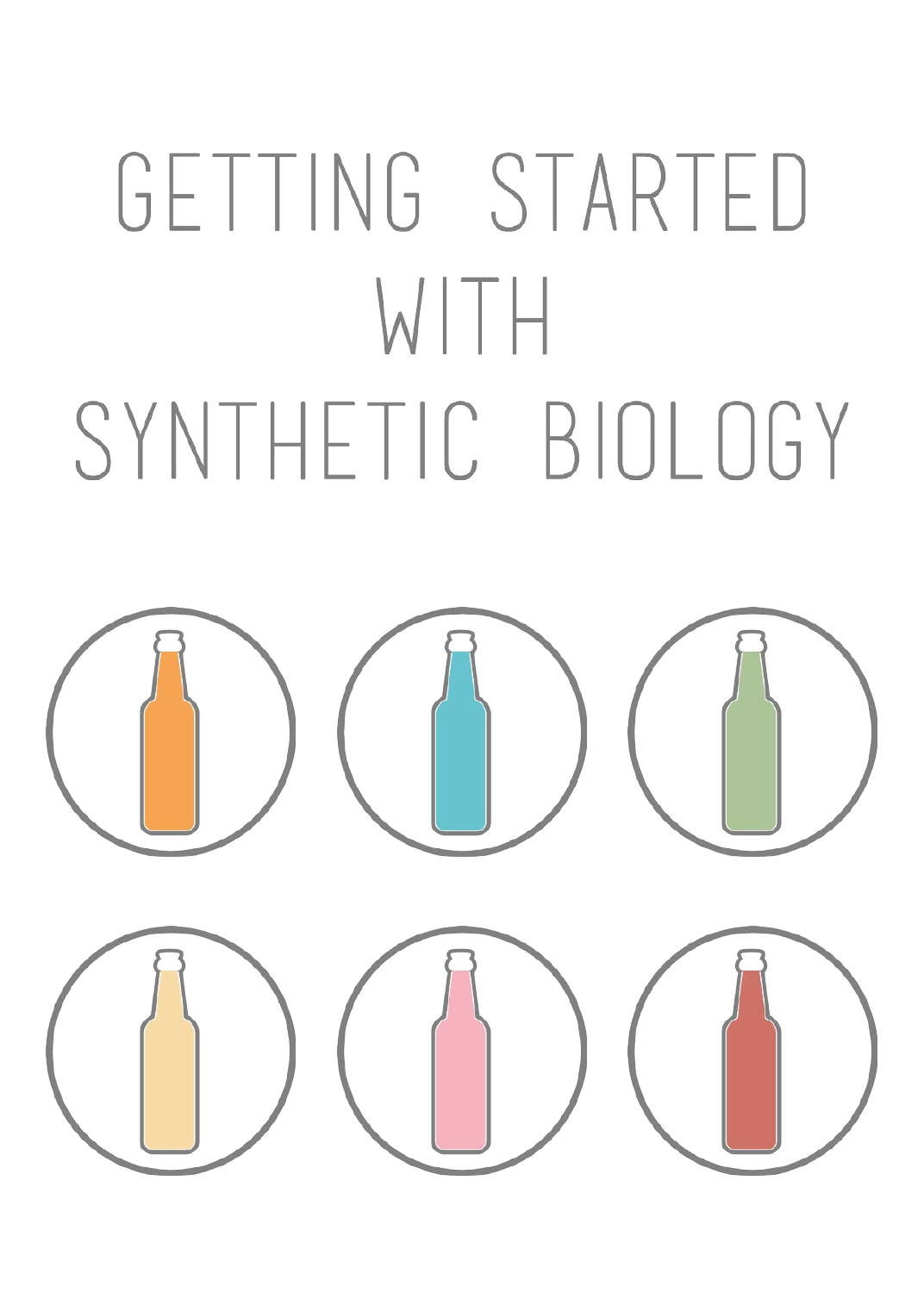# what we provide:





Manual

kit

- 2 glass pipettes
- 6X10G YEAST TUBES
- pipette holder

# What you'll need:

Extract



 $H_2$ O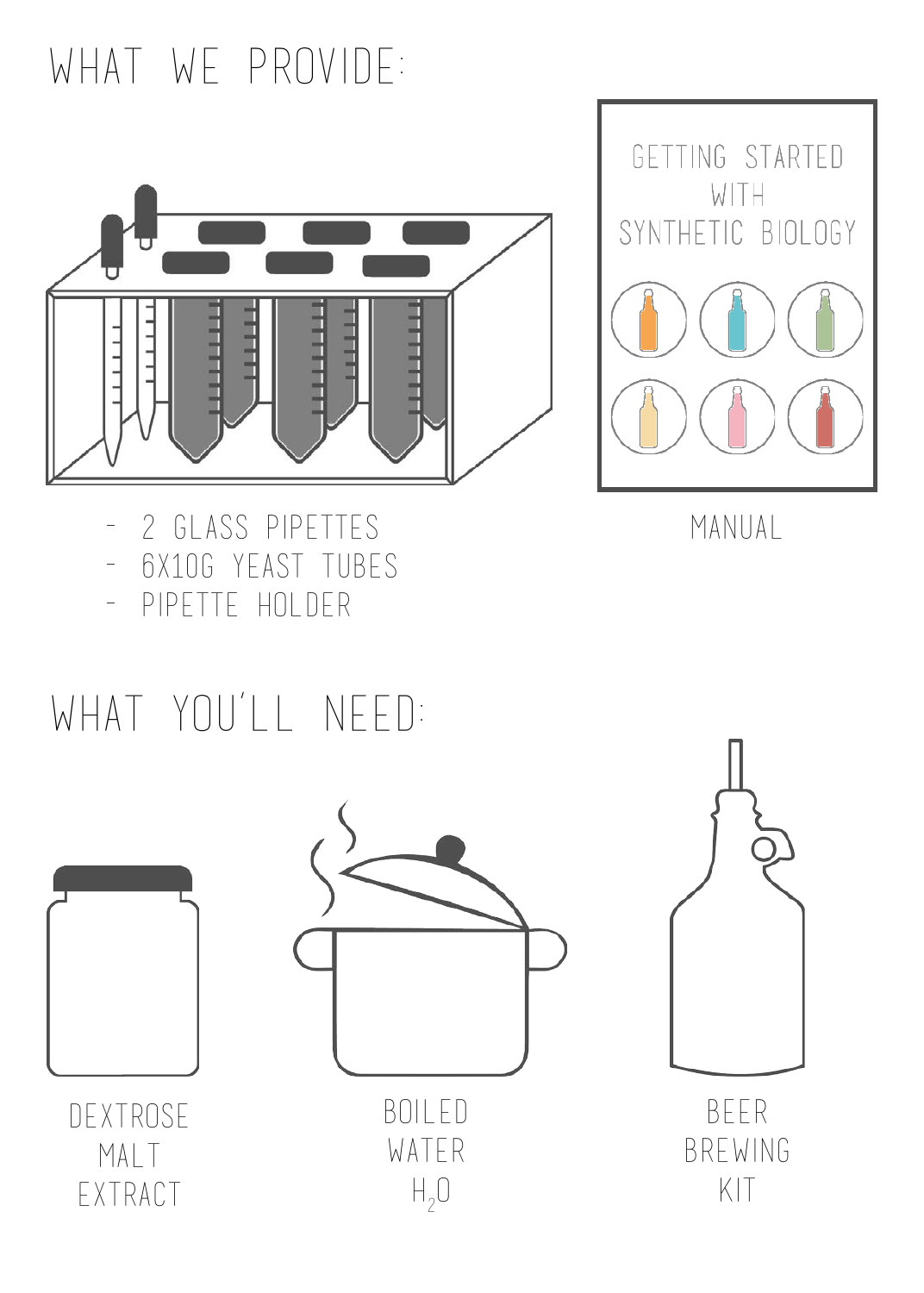# Before Getting started let's understand the science!

## Designing the plasmid

In order to make an yeast perform tasks you want, we have to insert the DNA which codes for the protein with the desired effect into the yeast. The selected part of sequence can be inserted into a loop of DNA called a plasmid.

### Transformation

During transformation, the plasmid we created is inserted into the yeast nucleus. The yeast reads the inserted DNA and starts producing proteins based on the information in our plasmid.

#### Grow yeast on plate

Once the yeast has been transformed, we grow the yeast on an agar plate, which provides the yeast with necessary nutrient to form colonies. These are then placed in an incubator and grown.

#### Dry the yeast for product

Once the yeast is grown - we will freeze dry the yeast and send it to you. The product which has been delivered to you has been produced in our lab in a safe & awesome environment.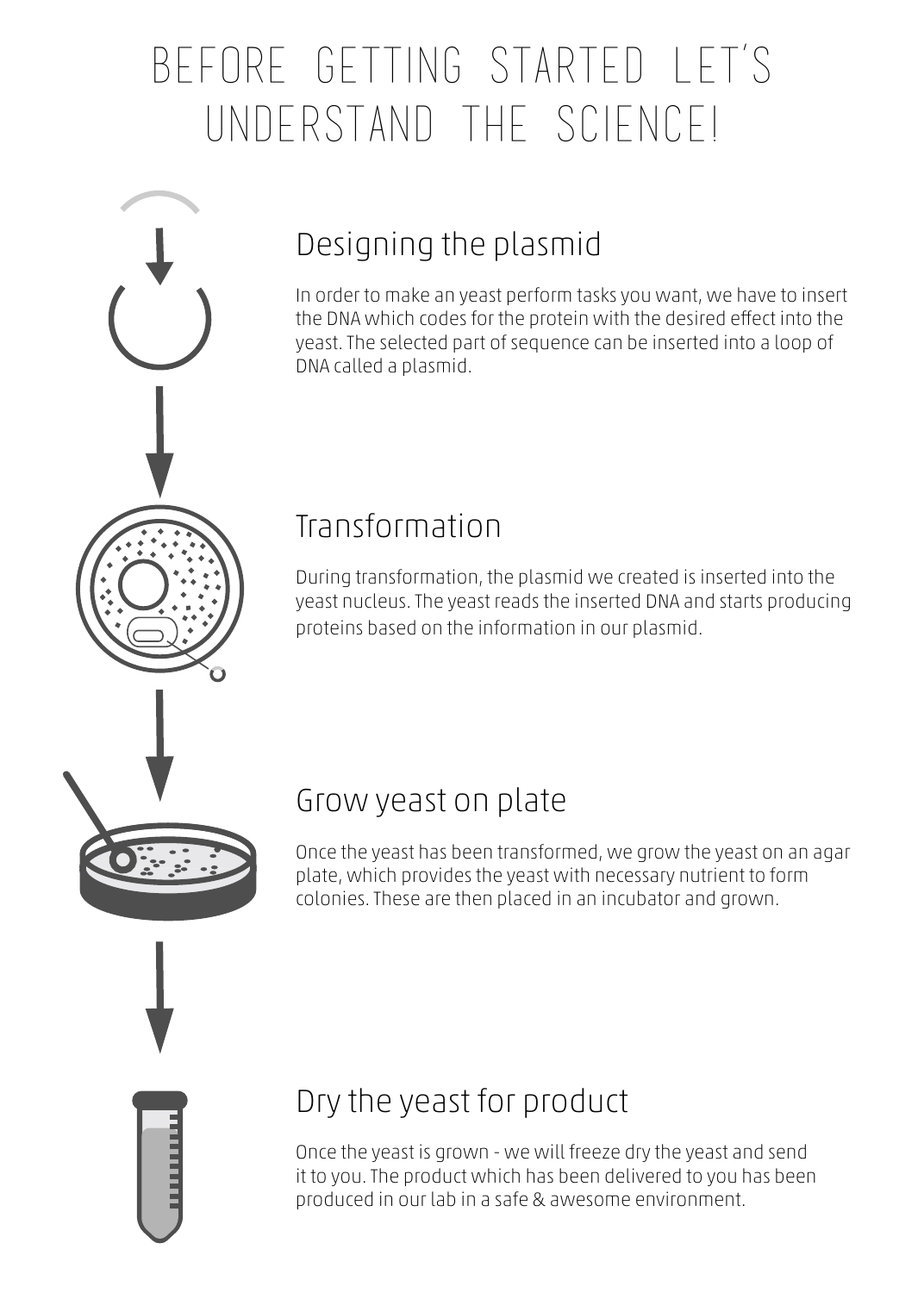

## oneProt2

Making drinking a bit more healthier

#### Where do the genes come from?

This gene was invented by the Synbio Brewery team. It does not come from nature!

#### What does this add to the beer?

The oneProt2 protein. (Made of Histidine, Isoleucine, Leucine, Lysine, Methionine, Phenylalanine, Threonine, Typtophan and Valine).

#### What does it do?

Adds an extra dose of the essential amino acids (nutritionaly important) = healthier beer



Where do the genes come from? *Rubus idaeus* - the common raspberry

What does this add to the beer? Raspberry ketone

Raspberry Pie Like cider, but beer

What does it do? Your beer will have distinctly raspberry overtones



## Super Fruity

Beer with an exra refreshing taste

Where do the genes come from? *Saccharomyces carlsbergensis* - Lager yeast

What does this add to the beer? This yeast makes all the fruity aroma

compounds found in other beers, but more of them.

What does it do? Amplified the fruity aromas in the beer.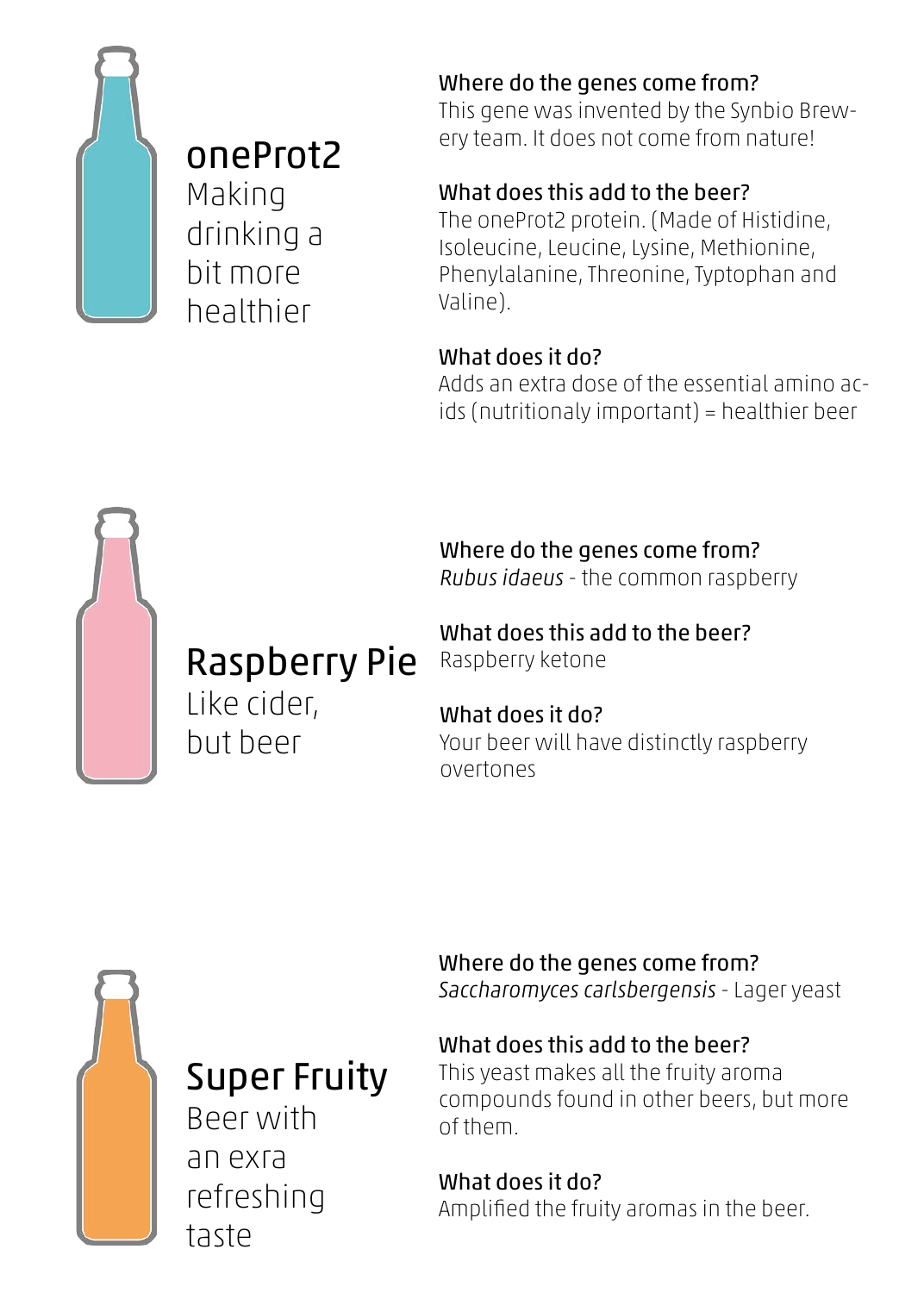

Sweetness of miracle berry Miracle Beer

Where do the genes come from? *Synsepalum dulcificum* - Miracle Berries

What does this add to the beer? Miraculin

#### What does it do?

Miraculin is a natural sweetener and makes sour taste sweet. Enjoy the effect on your tastebuds.



Vanilla Queen Like cider, but beer

Where do the genes come from? Vanilla

What does this add to the beer? Vanillin

What does it do? Produces vanillin in the beer, which adds vanilla aroma to the beer.



Tomato Red

Beer with an exra refreshing taste

Where do the genes come from? Tomatoes

What does this add to the beer? Lycopene

What does it do?

Lycopene is a vibrant red pigment and an antioxidant - make your beer red and healthy all at once.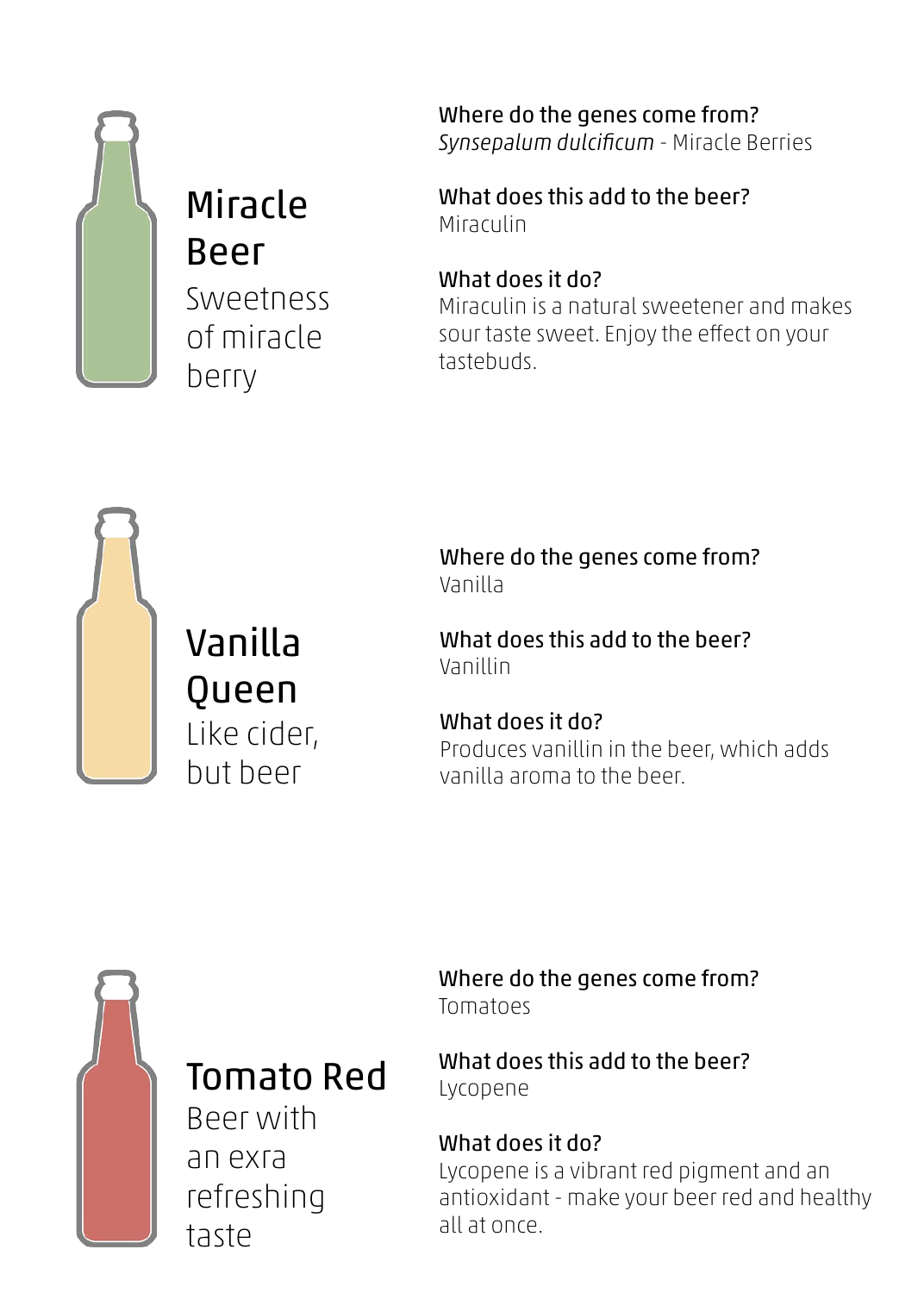# Protocol:



READY TO GO

#### er with an airlock to prevent contamination. Wait for 48 - 72 hours.

## Start brewing + Experiment!

starter into a sanitized container. Seal the contain-

Your yeast is ready for brewing! Now add the yeast to your usual brewing process and brew along!:

- Make beer with 100% our beer
- Try out different combinations of our strains
- Mix it with other brewing strains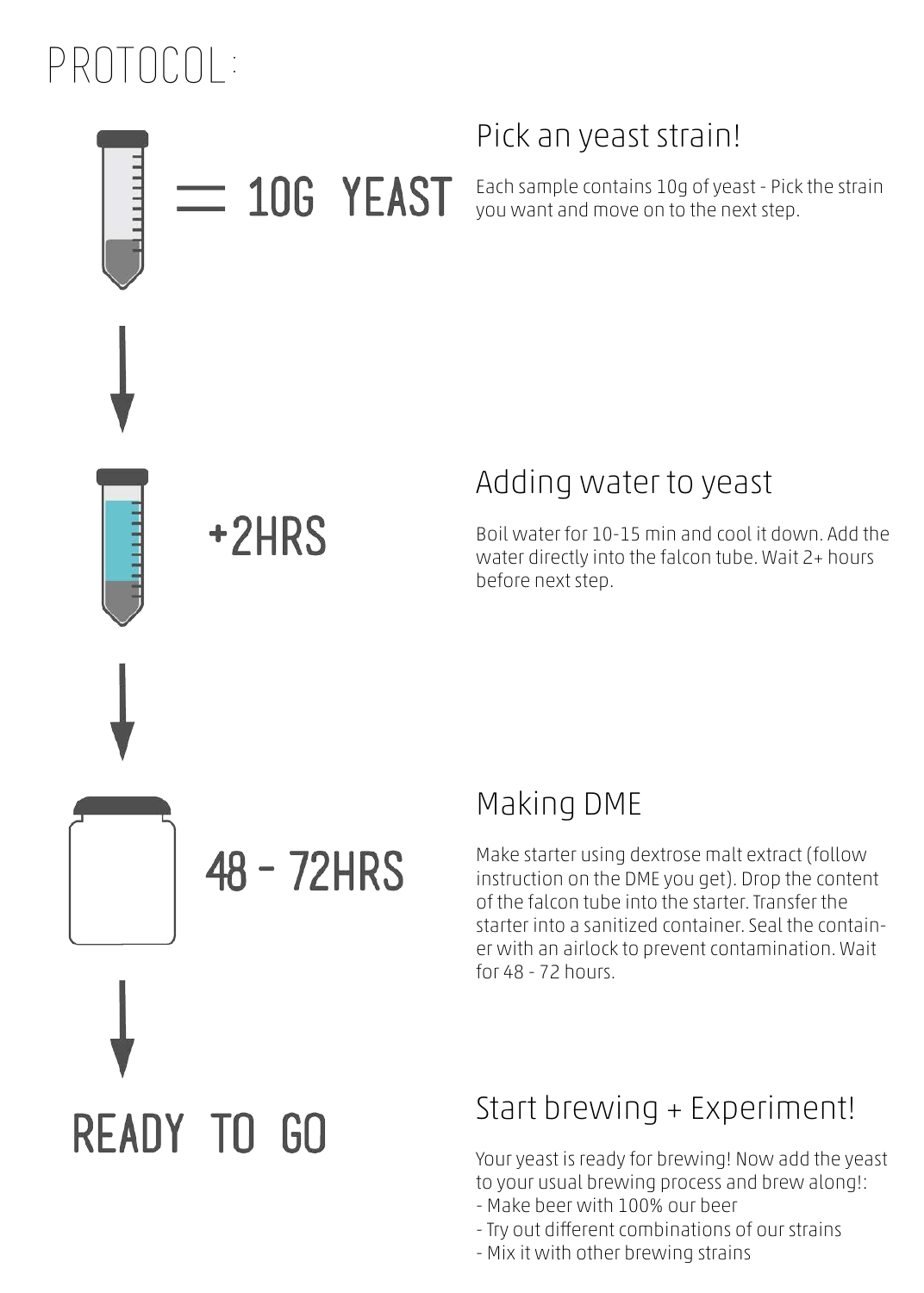# WHO WE ARE:

London Biohackspace is a UK open biolab run entirely by its volunteer members based at the London Hackspace. We are the first community lab in the UK approved for working with genetically modified organisms.

Our lab is grounded on open-source principles and community development; London Biohackspace hopes to encourage enthusiastic amateurs and professionals with backgrounds in a broad mix of professions such as artists/ engineers/biologists/programmers to carry out innovative bioscience projects.

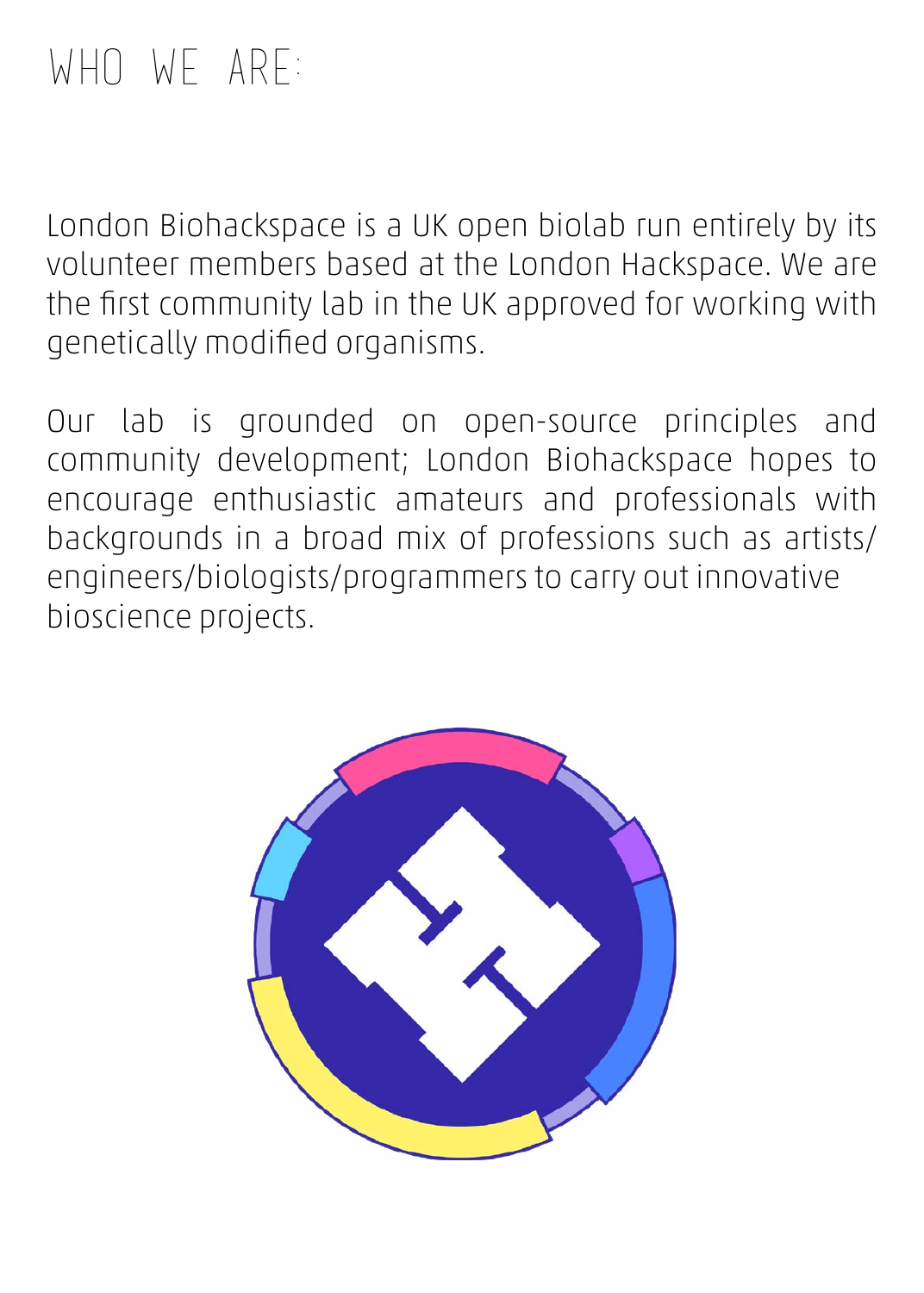# Background of this product:

Our product, the DIY Brew Kit aims to provide anyone and everyone with and opportunity to get involved with synthetic biology. We encourage you to experiment with beer and expand your selection with our yeast strains.

The project also explores how effective such organisms are in producing genuinely novel drink products that can challenge our current perception of what beer is. We have produced an example product, a kit for home-brewers to experiment with different varieties of engineered yeast.

With rapid developments in the field of synthetic biology, we felt it would be beneficial to make a product which increases the publics awareness and understanding of synthetic biology. Through this project, we want you to discover the 'fun' in biology.

Our first step is to provide yeast strains to active home brewers and micro breweries where the infrastructure for using them already exists. We hope to expand out product range to include products aimed at those just starting out with home brewing.

> Brewering Community HOME BREWERS Biohacker - Micro Breweries

community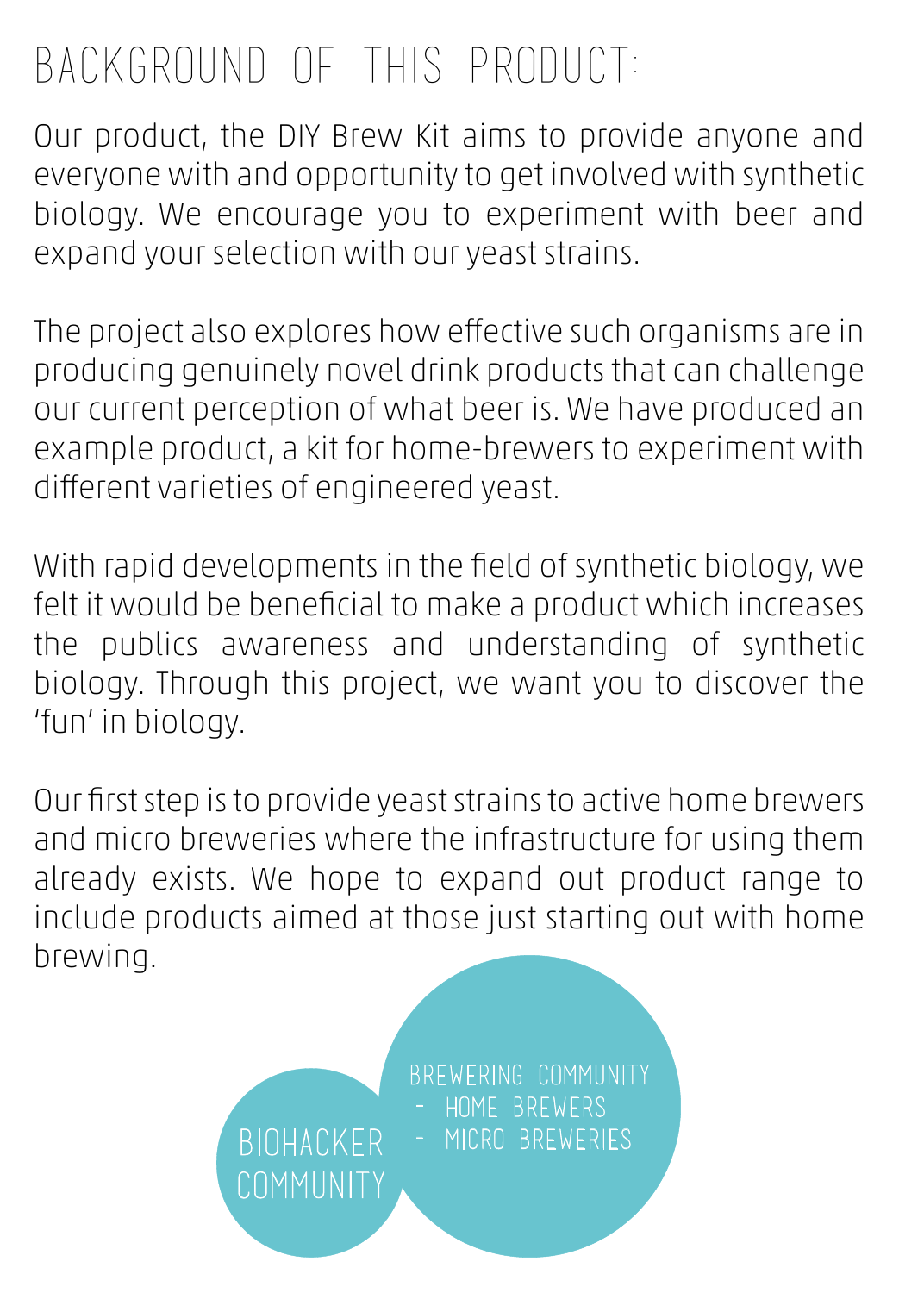# MORE ON SYNBIO:

Synthetic biology can be described as a field in which the principles of engineering are applied to biology, it focuses on designing and redesigning living systems. Often in ways that means systems perform functions or produce products they would not naturally produce, as we have done with the yeast in this kit.

Engineered biology is being used to help humans in all sorts of ways. For example engineered organisms are often used to produce medical compounds and compounds useful in numerous other industries. Biologists are also using the tools of synthetic biology to create micro-organisms which break down pollutants and clean up the environment, micro-organisms to be used as environmental and medical sensors, plants that produce better harvests, and many more inventions to improve our lives.

We hope that enjoying our SynBio Brewery genetically modified yeast strains has sparked your interest in synthetic biology. There are a huge number of resources available which explain synthetic biology in a little more detail, why not check out: